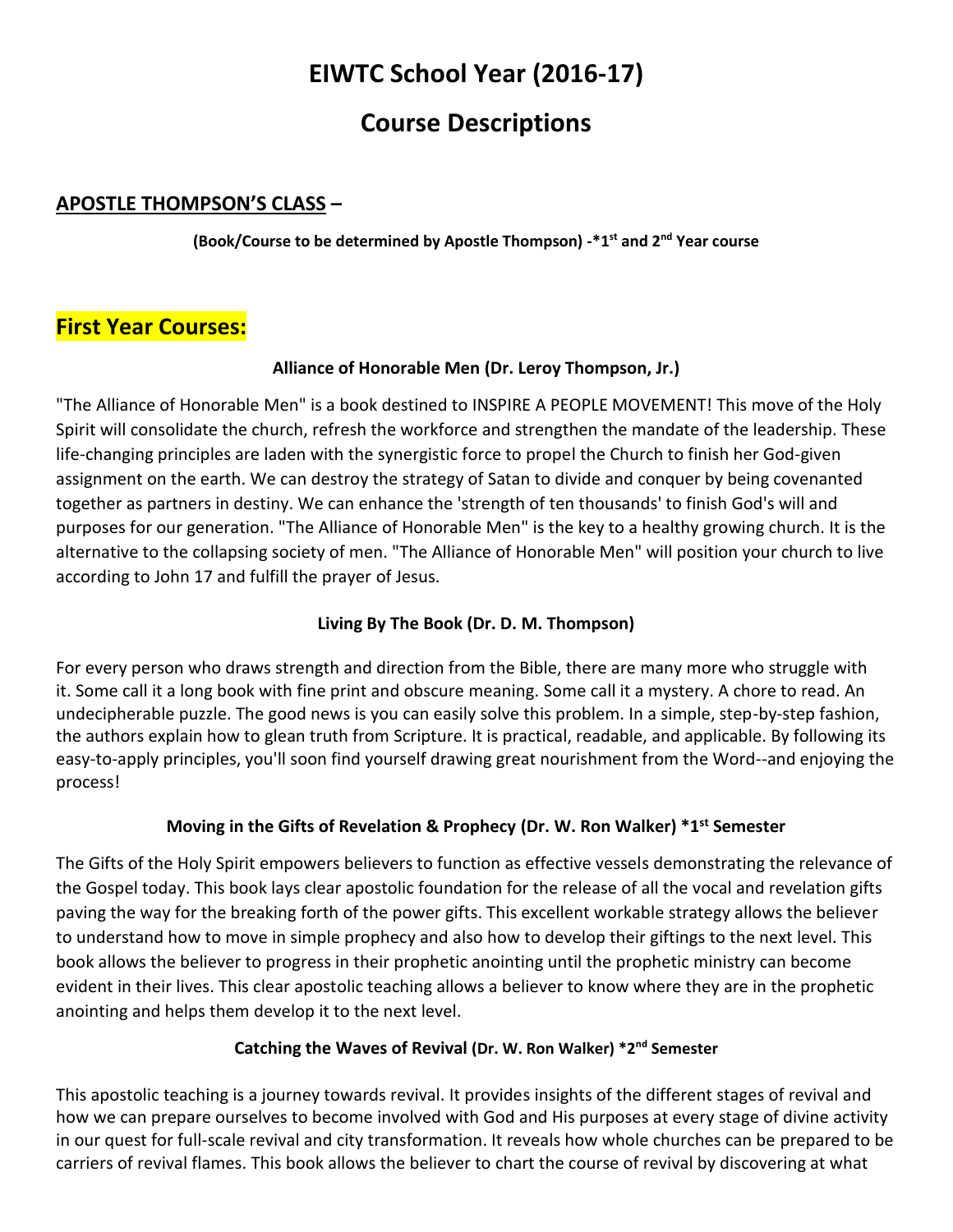stage of revival they are in and work towards the next level. It provides strategies on how to consolidate each step of the way towards city transformation. This excellent work allows us to prepare systematically and plan strategically our corporate journey towards the full manifestation of the Holy Spirit's power on this earth for breakthroughs in the city, revival in the land and outpouring in the church.

#### **Culture of Honor (Rev. John S. Davis)**

In this powerful, revelation-packed book, Danny Silk describes the significant paradigm shift in church life, government, and relationships that has created and sustained the revival culture at Bethel Church in Redding, California. Through many relevant and true-life stories, the church is revealed as a place of freedom, respect, empowerment, and healthy discipline (not punishment). *Culture of Honor* challenges the status quo of church leadership structure and presents a refreshing view of the five-fold ministry. Jesus acknowledged this important principle in Matthew 20:25-26:*But Jesus called them to Himself and said, 'You know that the rulers of the Gentiles lord it over them, and those who are great exercise authority over them. Yet it shall not be so among you; but whoever desires to become great among you, let him be your servant.* If those with power learn how to empower those around them, then surely it will come to pass that, Thy kingdom come, Thy will be done on earth as it is in Heaven. You can apply-today-the truths revealed in this practical yet supernaturally charged set of principles to relationships in your family, workplace, community, ministry, church-wherever you deal with others.

# **Second Year Courses:**

## **Spirit Life Training (Dr. Leroy Thompson, Jr.)**

Get your spirit ready for action! Do you have a desire to develop and release your true spiritual strength? Get fit and equipped with Spirit Life Training. Everything you need to be charged for supernatural change is in this practical manual! Spirit Life Training is a work-out program jammed full of proven-successful strategies to align your spirit, soul, and body to release the life and power that God put inside you. With exciting mind and body exercises designed to biblically align and strengthen your body, emotions, memory, intellect, imagination, and will, your recreated spirit-self will rise up and express the rejuvenated and refreshed life of abundance God intended for you. Everything you need to overcome in this life you have received in seed form at the point of salvation. Spirit Life Training is the process of discovering, strengthening, and releasing this treasure God has given you.

#### **Church Unusual (Dr. D.M. Thompson)**

Church Unusual lifts the perspectives and paradigms of pastors and Christian leaders to see the Church beyound its natural elements and environment. Church is the avenue and vehicle for the Kingdom of God manifesting here on earth as it is in heaven. This heavenly life, nature and atmosphere must be experienced within Church. This certain place will become an Awesom place. When that happens God can dwell in and manifest His power and glory through His Church to rule over all His enemies. The pledge the Father gave to His Begotten Son will become a total reality. Psalm 110:1-2 The LORD says to my lord: "Sit at My right hand Until I make Your enemies a footstool for Your feet." The LORD will stretch forth Your strong scepeter from Zion, saying, "Rule in the mist of Your enemies."